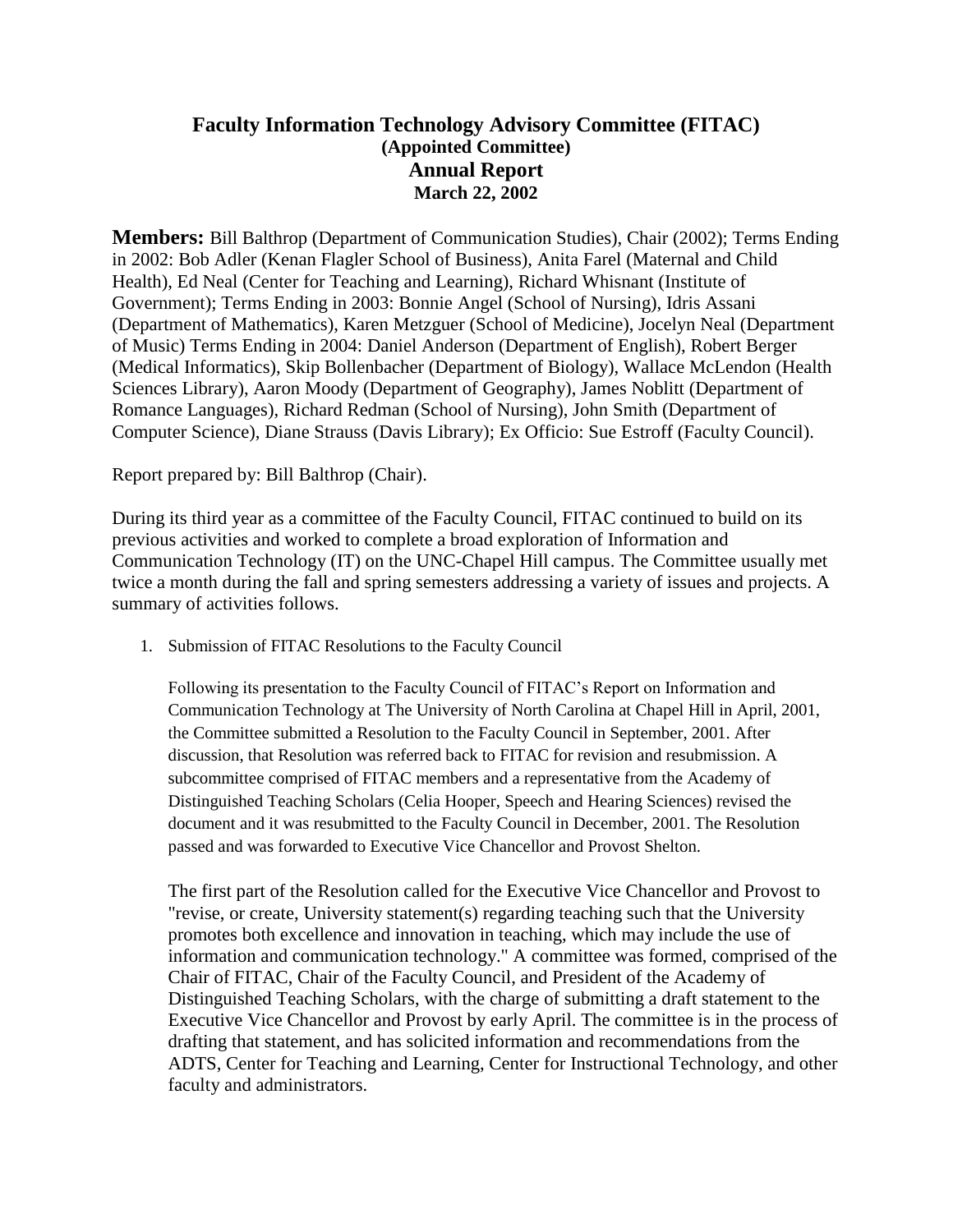The second part of the Resolution calls upon the Executive Vice Chancellor and Provost to "establish an Information Technology Strategic Planning Council with substantial faculty representation which will, in collaboration with Faculty Council, develop a strategic plan for information and communication technology covering policy, infrastructure, application, adoption, and fund-raising priorities." That Council has been established with wide representation from administrators and faculty members and will commence its work later this spring.

The final portion of the Resolution calls upon the Executive Vice Chancellor and Provost, "in consultation with the Information Technology Strategic Planning Council and FITAC, to continue the successful faculty summer workshops and grants that promote excellence in teaching and learning through innovative applications of information technology." Efforts are on-going by Provost Shelton and Vice Chancellor for Information Technology Marian Moore to explore possibilities for funding these workshops and grants.

Other components of the Report addressed the issues of faculty recognition and incentives, professional development, scholarship, and curricular and programmatic matters. FITAC has continued to work on these over the year, including discussions with Paul Farel, co-chair of the Chancellor's Committee on Appointments, Promotion, and Tenure.

FITAC appreciates the discussion that occurred during consideration of the Resolution from members of the Faculty Council, the ADTS, and others, and expresses its hope that the on-going conversation envisioned by the Report will continue across the University.

- 2. Continuing Activities
- A. IBM Curricular Innovation Grants:

As part of the Carolina Computing Initiative, IBM agreed to provide \$250,000 per year for four years to support curricular innovation using new technology. FITAC assumed responsibility for establishing the guidelines, criteria for evaluation, and announcement of proposals. This year, grants were designed to appeal to faculty members with a wide range of experience using instructional technology. One grant track is designed for instructors who have not used instructional technology and are interested in exploring how technology can be used to support instructional goals. A second track is directed toward faculty members ready to begin integrating technology in a specific course or curriculum or who wish to build on previous experiences using instructional technology. A third track supports faculty interested in working with advanced and emergent technologies. The RFP was distributed early in the Spring, 2002 semester and proposals are currently under review. Announcements will be made in late March. All those receiving grants will participate in a comprehensive assessment of IT in the learning and teaching process during the 2002-2003 academic year, building on the assessment currently in progress of those who received grants for this academic year. This will be the final year of these grants under the initial support from IBM.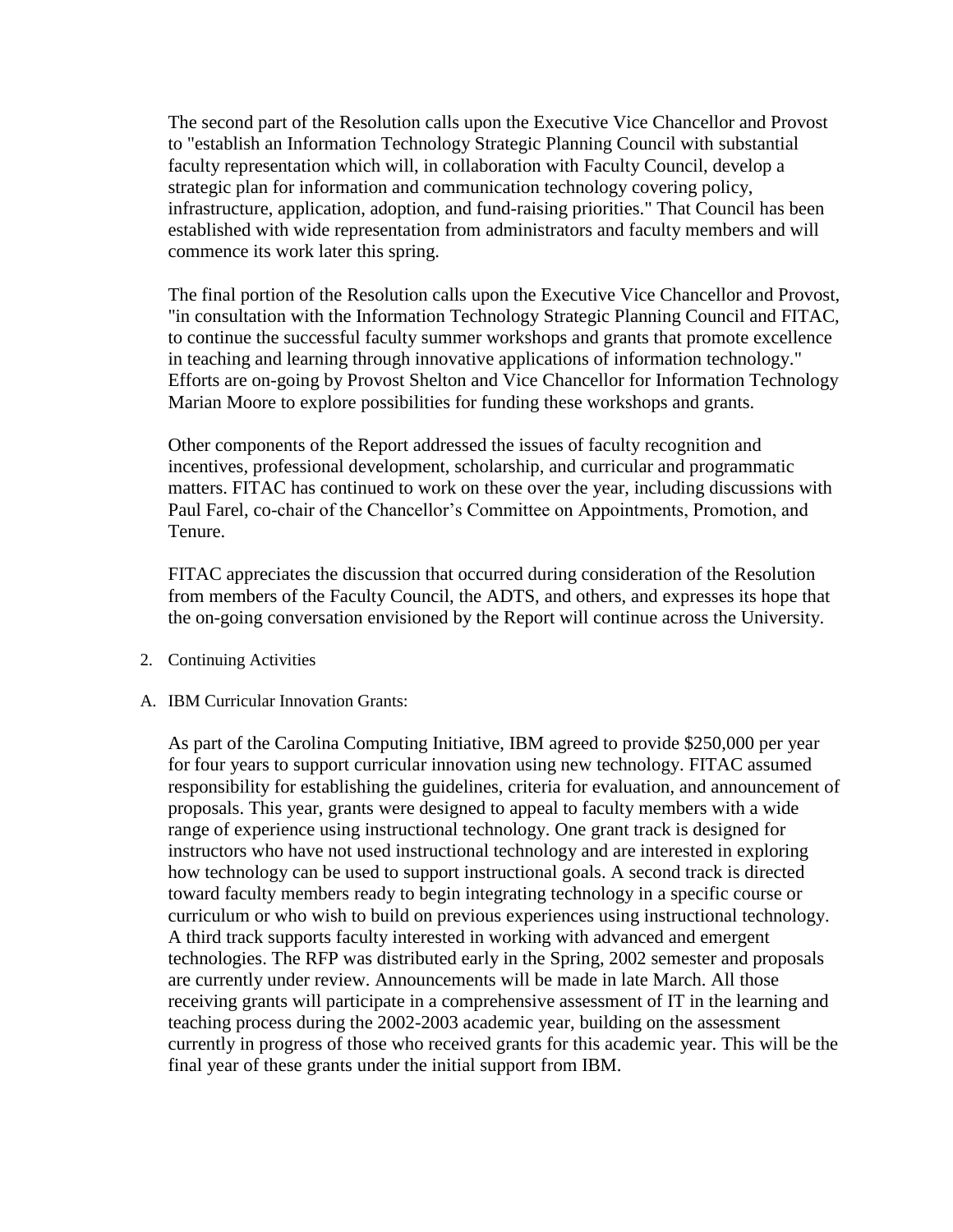## B. *[knowledgeWorks@Carolina](mailto:knowledgeWorks@Carolina)*

*[knowledgeWorks@Carolina](mailto:knowledgeWorks@Carolina)*, emerging from conversations with Vice Chancellor Marian Moore, explores the publication of "e-books" to develop materials for undergraduate education at Carolina and, potentially, beyond. FITAC created a working committee to explore this possibility, ultimately joining with other faculty and administrators from across the campus to form a Steering Committee. After receiving unanimous endorsement from FITAC in December of 2000, a RFP was distributed across campus. A review of those proposals resulted in two projects being selected, with one moving into full development. Direction of that project has shifted from FITAC to the Vice Chancellor, and she has appointed Professor Bollenbacher (Department of Biology) as Director of *knowledgeWorks*. A new steering committee has been established, with representation from FITAC.

C. Support for a Laptop Option under The Carolina Computing Initiative (CCI)

Building upon a recommendation from Professor Patrick Conway (Department of Economics), FITAC explored the desirability of including the option for faculty of selecting between a desktop and laptop as the replacement cycle for CCI machines proceeds. It is believed that such an option, combined with the increasing numbers of MC1 and MC0 classrooms that allow the use of laptops for in-class instruction, will help spur the integration of instructional and communication technology into the University's teaching mission where it is pedagogically appropriate to do so. After reviewing data on the increasing use of IT on campus, FITAC supported this recommendation and forwarded a letter to Executive Vice Chancellor and Provost Shelton supporting this option. Provost Shelton has responded supportively, but indicated that any decision on the issue would have to be addressed within the constraints of the University's overall fiscal situation.

D. UNC Digital Library Services

During the first year of the UNC/IBM Curricular Innovation Grants in 1999, FITAC funded a planning grant for a digital library project. This decision was based on the belief the University needed to begin shifting departmental media (images, audio, video, etc.) databases toward a common infrastructure that would facilitate resource-sharing across disciplines and institutions. More than twenty courses in six departments are piloting first-generation digital library services at UNC-Chapel Hill during the current academic year. At least fifteen departmental collections will be placed in the new digital library system by the end of this summer. FITAC created an advisory committee to oversee the planning grant, and will continue to play an advisory role for this project until an alternative governance structure is created. Additional information on the project is available online at: http://www.unc.edu/projects/diglib/

E. Technology in Context Consortium: